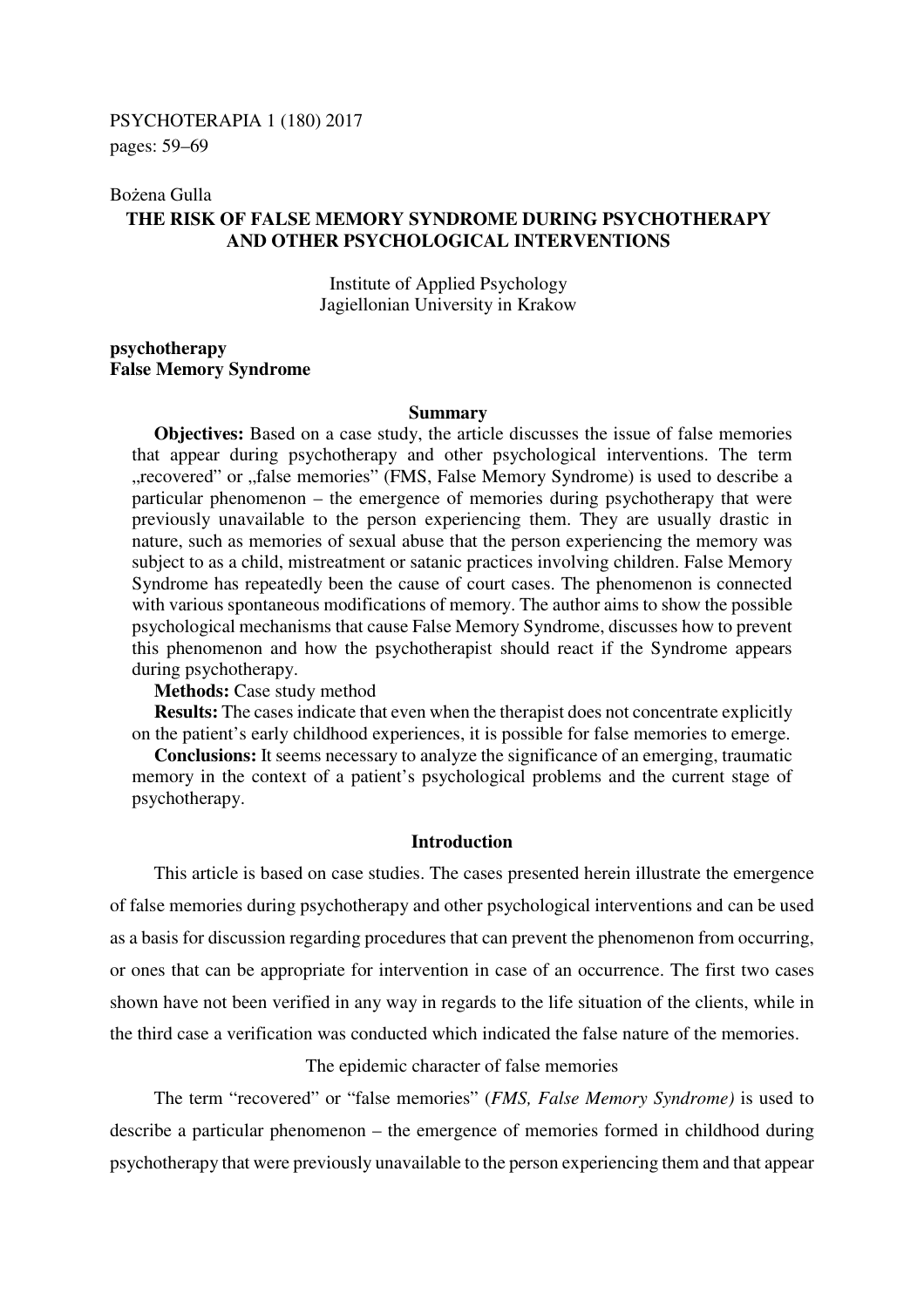only during adulthood, under the influence of specific stimuli [1]. They are usually drastic in nature, such as memories of sexual abuse that the person experiencing as a child, mistreatment or satanic practices involving children. In the case of sexual abuse, the perpetrator in the memories is often a family member. The memories are vivid, full of details and convincing; for the person experiencing them, they are not qualitatively different from other memories. Such memories usually appear during deep psychotherapy [2] that focuses on the client's early childhood. False Memory Syndrome has repeatedly been the cause of court cases against family members suspected of mistreating their children [3, 4, 5]. Courts have dealt with trying to verify the historical truth of the memories. However, because "hard evidence" that excludes the possibility of the crime having occurred cannot always be found, many cases have remained unresolved. In the United States, organizations dedicated to the defense against the False Memory Syndrome have been founded, such as the False Memory Syndrome Foundation<sup>1</sup>, as the phenomenon has begun to spread practically like an epidemic in connection with numerous sensationalistic media reports. In Poland the scale of the phenomenon is much smaller, but the emergence of such memories has been reported in cases of people participating in psychotherapy. It must be highlighted that autobiographic memories, including those that had been inaccessible and emerged during psychotherapy or other psychological interventions, are always subjective. They are truthful for the person experiencing them, they hold a great personal significance for the person and this subjective dimension is the most important for the psychotherapy. They do not have to be a photographic image of real events. However, when the memories have legal character, the fact whether they are based on facts or significantly distort them becomes crucial for bringing charges. Therefore, it is essential to analyze this complex phenomenon and try to understand its mechanism and functions.

The psychological mechanisms of false memories

The False Memory Syndrome casts doubts of both a factual and - in consequence linguistic nature. The results of research have been inconclusive. Two versions of the name, as well as two approaches to the phenomenon, appear [6]. We should assume, that both concepts are acceptable, as well as a mixed one, namely coexisting of defense mechanisms and additional distortions of memories.

**Recovered** memories is the name used by those specialists that attribute their emergence during psychotherapy to the reduction of repressive and dissociative mechanisms that cause painful, traumatic experiences to be repressed. Representatives of this approach include Renee

 $\overline{a}$ 

<sup>&</sup>lt;sup>1</sup> http://www.fmsfonline.org, http://www.bfms.org.uk/, date of access: August 3, 2015 r.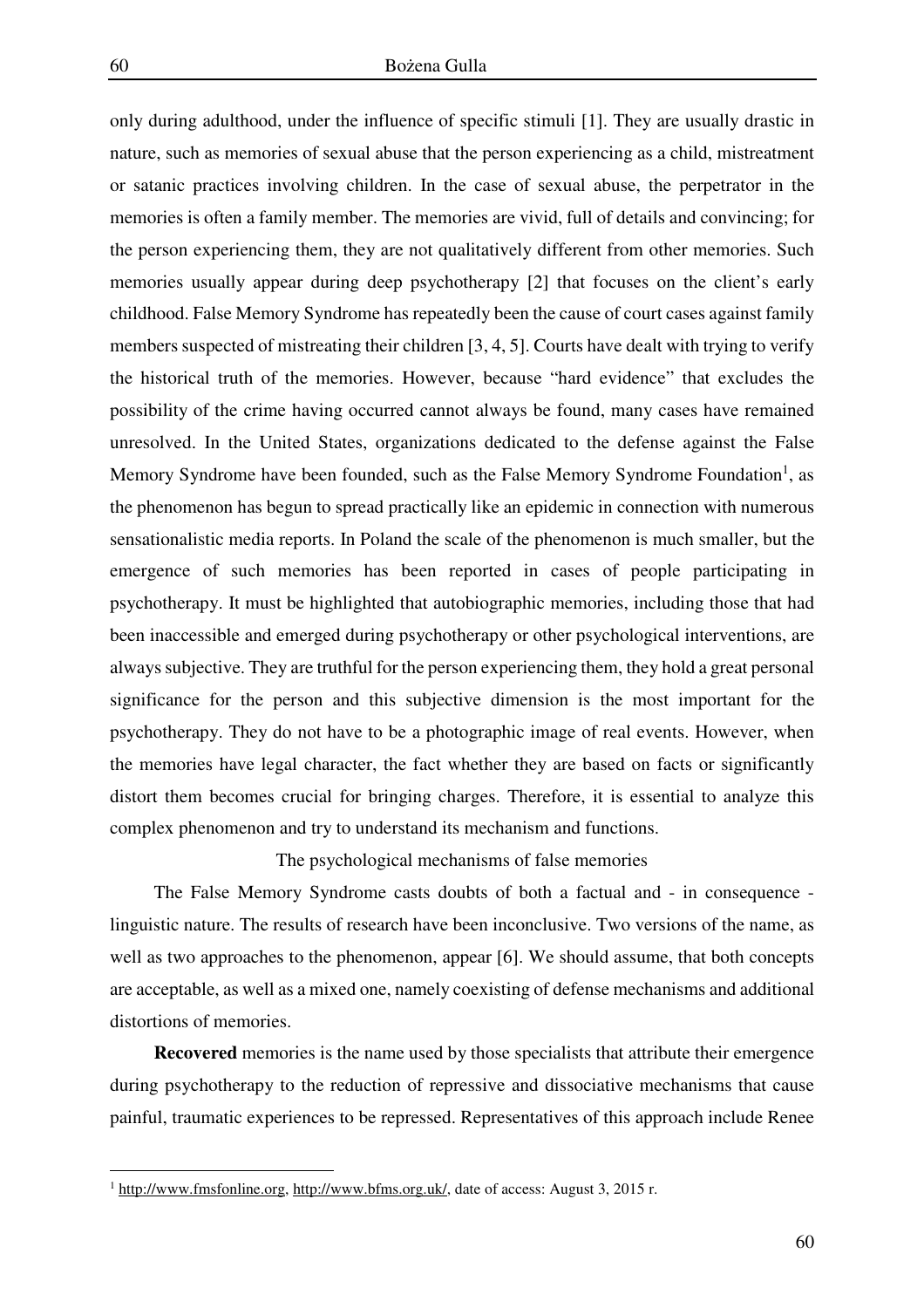Frederickson [6]. Such an approach presumes that the abuse during childhood did take place, but out of fear the child activated strong defensive mechanisms, and therefore, as an adult does not remember the events. If the perpetrator is a person close to the child, the victim is subject to an emotional conflict and a conflict of loyalties, which is even more conducive to the repression of memories and dissociative splitting. Psychotherapy leads to insight, and the safe therapeutic atmosphere enables a return to childhood memories and working out the trauma.

**False** memories, on the other hand, is a term used by researchers who presume that the abuse did not take place, and the emergence of the memory of such events during psychotherapy is a result of complex psychological mechanisms whose existence of which can be experimentally proven. This approach is represented by Elizabeth Loftus [6]. Loftus and other researchers have proven that it is possible to activate (implant) false autobiographical memories, especially if persons subjected to the experiment are presented with statements from people close to them [7], or visualizations and photographs from their childhood [8, 9]. Numerous experiments have indicated the possibility of intentional induction of false memories [10, 11, cf. 12, 13]. It is easier to induce false memories related to highly emotional events, especially ones related to negative emotions, than to neutral ones. [14,15]. If we acknowledge the concept of "false", and not "recovered" memories, then we should concentrate of the generative and processual character of memory.

The phenomenon of false memories is connected with various spontaneous modifications of memory. In order to synthetically explain the psychological mechanisms of the phenomenon, reference to several theories is necessary. Admittedly, there is still no comprehensive theoretical construct to explain FMS nor criteria that would differentiate false memories from memories of real events, and although some researchers indicate some differences, such as experiencing the memory from an observer's point of view, a lesser number of details, especially sensory details, and inferior space-time localization, smaller number of words in the description of the incident so the highest hopes are being pinned on neuroscience, neuroimaging and examining electrophysiological brain activity [16, 17].

If the concept of "false" memories, as opposed to "recovered" ones is presumed, one should overlook explanations based on the functioning of defensive mechanisms and rather focus on the generative, processual nature of memory. Numerous experiments indicate the possibility of planned induction of false memories [see: 16, 17]. Below, the most important psychological causes of their emergence are presented.

 Introducing **elements of suggestion** facilitates **a disinformation effect**, leading to the inclusion of false suppositions that form part of questions that can be incorporated into the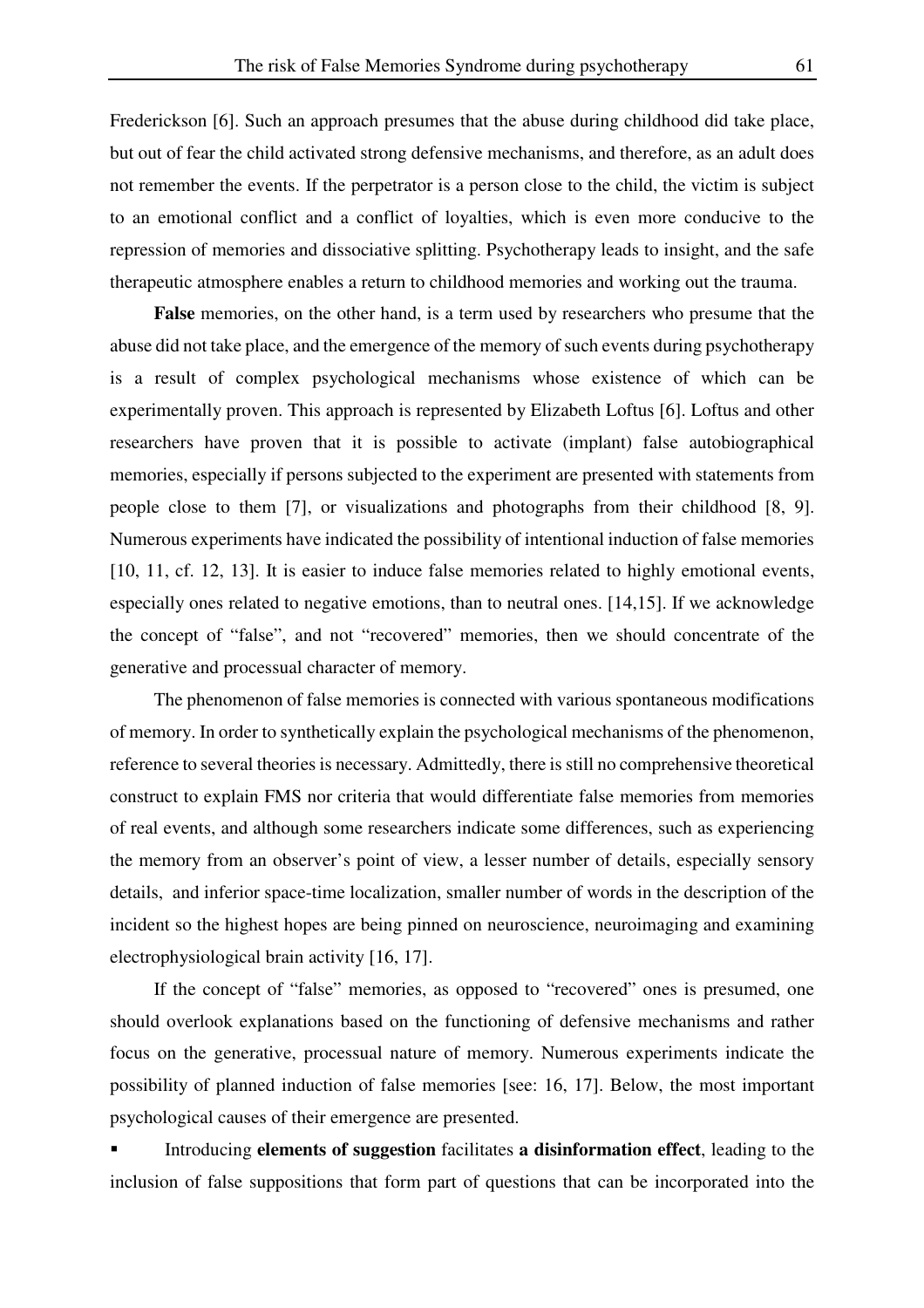account of the event and leads to them being treated as an integral element of the account. Being given false information after an event can also lead to the distortion of memories. The more time has passed since the event and the more credible the source of disinformation, the more likely the effect. Protection from succumbing to disinformative statements is possible through cognitive warm-up [18], warning [19], as well as through reinforced self-affirmation [20].

 The disinformation effect is best explained through **a source-monitoring error** [21]. It occurs when a person recollecting an event combines data from various sources – the actual experience, stories about the event, fantasy, imagination, dreams, media accounts and others. The person is not conscious of the fact that their description of the event is not necessarily based on a memory of the event itself, and is convinced that they are describing a past situation.

 The second one is **the fuzzy-trace theory** [22]. It proposes that past events are remembered via two "tracks" – we simultaneously remember the "gist of things" (*gist trace*) and the specific details (*verbatim trace*). With time, details fade from memory, and while recollecting the event, the gist trace is supplemented with details from recent, thematically similar experiences. The person recollecting the memory is also not conscious of this process.

 The next theory concerns **a connection error** – erroneously linking "bits" of real memories of events into a false whole [16]. Each element of a memory concerns events that did happen, but erroneously connected, they make up constellations that do not correspond to reality. A whole created in such a way can have a completely different meaning than its fragments. A person recollecting a memory is convinced that the emerging configuration is an exact reflection of a past event.

 **Using general knowledge, script and schema information** can cause the anchoring of a memory in a cognitive schema or situational script built on the basis of individual experience [23, p. 245]. It is possible that the conviction that all problems of adults are based in their early childhood (based on a simplified understanding of psychological truths) can cause one to search for such experiences in one's own past and to treat them as the source of one's own problems. Sensationalist media reports of child abuse can build a cognitive schema concerned with threats to the child in a family and can cause one to relate that to one's own childhood. Similarly, the influence of **attributive processes** is also possible – a false memory can be an effect of attributing bad will to a given person, not of searching one's memory. [1, p. 200].

 As a rule, **the generative nature of memory** favors the supplementation of gaps in one's memory and causes a tendency to generate a Gestalt. In the case of a somatic disease or psychological problems, it is natural to ask oneself the question "why did I get sick?" or "why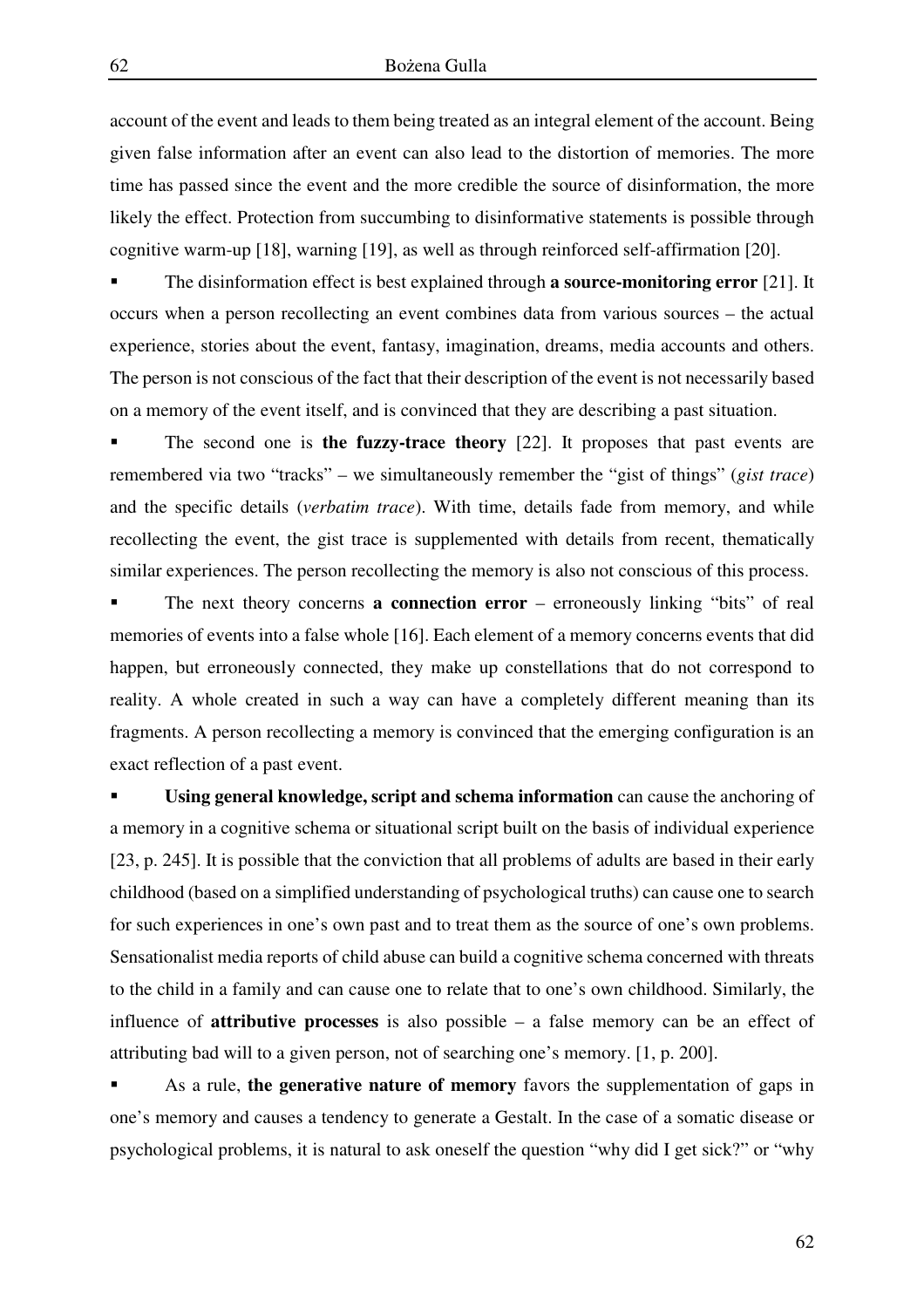did this happen to me?" Finding an explanation makes the suffering easier to bear, and allows one to close off the past and start a new chapter of life.

 All the above mentioned mechanisms are **unconscious**. They are not intentional deformation in order to manipulate listener or to gain any profits.

Below I present three cases based on different types of psychological interventions, namely psychotherapy (Case 1), psychological help and support (Case 2) and training groups (Case 3). Only in the third one the woman described made an attempt to verify the memory. The memories in the Case 1 and 2 have not been verified, so we cannot say whether they are "recovered" or "false". Nevertheless we can see their importance for people experiencing them.

# **The cases<sup>2</sup>**

## *Case 1.*

*A 25-year old man reported to a Mental Health Clinic, complaining about a sense of inadequacy, not fitting in, bad moods, difficulties in forming relationships, a lack of achievements and abandoning activities he had started. He had previously attempted outpatient psychotherapeutic treatment, which he stopped, because, as he said, he did not see any improvement. He underwent a full treatment cycle at the psychotherapeutic care unit. Because he was still experiencing the same difficulties, he decided to continue treatment at the Mental Health Clinic. He stated that his most important problem was his relations with women – he tried to fulfill, and even anticipate their needs, not demanding anything in return. He considered himself a "giver", while in reality he felt that he would like to receive care, affection and warmth from a female. This can be described as creating "collusion relationships"* [25]. *Not fulfilling hidden needs led to the relationships breaking up without identifying the cause. Lack of success in relationships, education and finding employment were the main verbalized problems.* 

*The client tried to explain to himself the causes of his incessant feelings of discontent and unhappiness. Having had extensive contact with psychologists and having read psychological literature (mainly the works of Karen Horney), he was led to an intellectual interpretation of his difficulties, and even to the creation of a personal concept of the genesis of his psychological problems. The intellectualization manifested through attempts at debating with the next therapist, citing literature and rationalizing his experiences. However, it made it difficult to concentrate on experiences in the therapeutic relationship. The therapist (a women) tried to focus on the "here and now", and did not engage in intellectual debates, trying to carefully –* 

 $\overline{a}$ 

<sup>&</sup>lt;sup>2</sup> Personal information allowing for the identification of individuals was removed or changed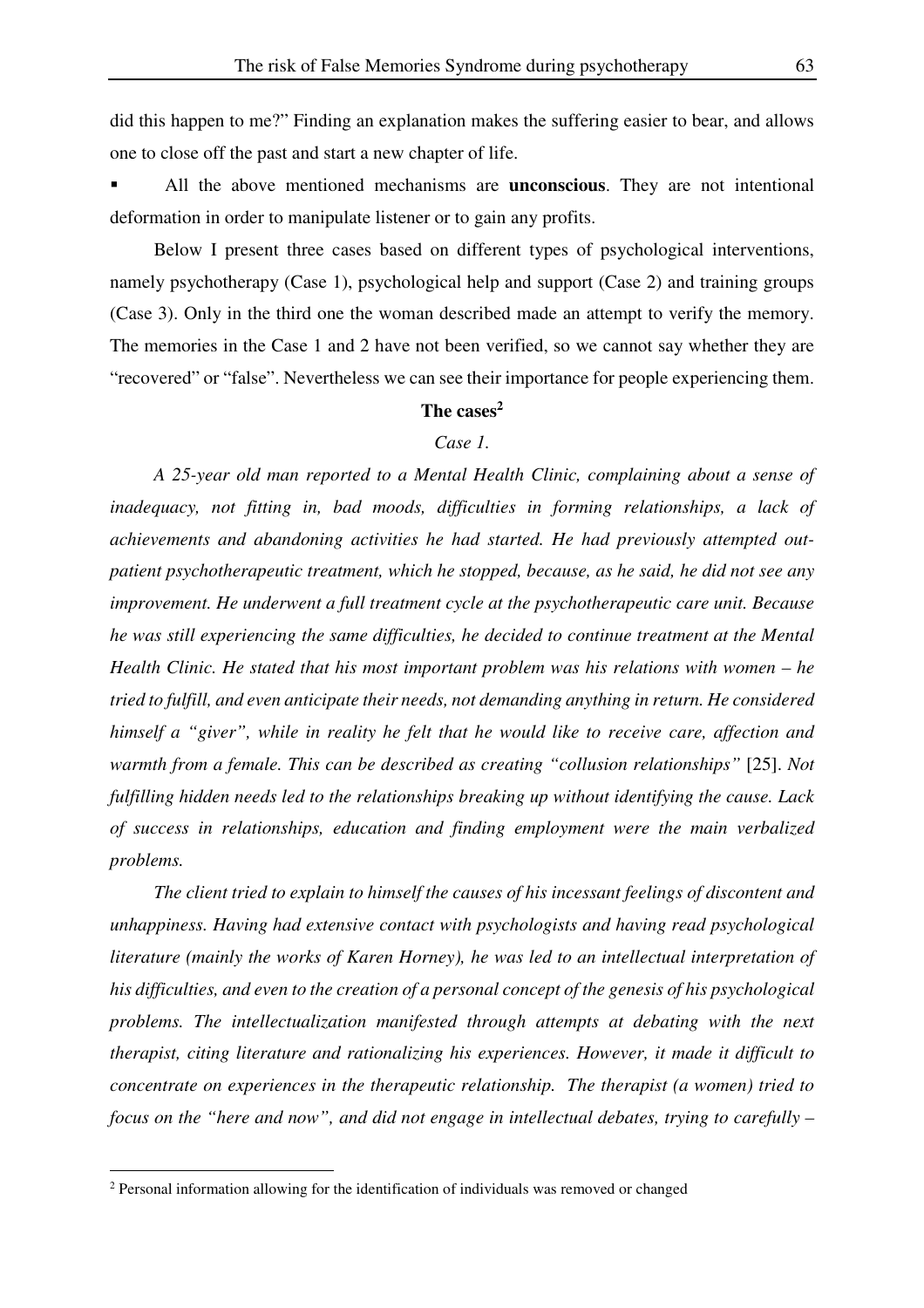*as it was the beginning of therapy – demonstrate the escapist and defensive nature of rationalizing problems. In this situation, at the next session the client appeared with a new, "sensational" memory. Between the sessions, he remembered several events that, according to him, could have been the source of his psychological difficulties.* 

*When he was a small child, he lived in a multigenerational home: when the father left to work, he was cared for only by women, i.e. his mother, grandmother, aunt and her teenage daughter. The client's memories concerned toilet activities – potty training, bathing in a child's bathtub. As he declared, he remembered that such activities involved all of the women present in the house, mainly in order to watch and touch his genitals, laugh at their small size, and comment on his chances for male potency in the future. After bathing and before going to sleep, the women, especially his mother, came up with games that allowed them to touch his genitals. Such situations, according to the client, became the basis of his disturbed relationship with his mother, and with women in general, a lack of trust in people and a lack of basic feeling of safety. The memories reported by the client had not appeared before, they were unavailable to him, and now constituted a new element in his mental processes, while the client was deeply convinced of their truth. He unambiguously point the finger of blame at his mother and the other women in his family, who, through inappropriate attitudes and behaviors, caused his psychological problems which they are responsible for. The patient had an ambivalent, momentarily hostile attitude towards women in his family.* 

#### **Commentary**

In analyzing this case, two aspects would seem to be of greatest importance. The first one concerns the transference of aggressive and sexual feelings from the oedipal period to the currently experienced aversion towards his mother and the other women in the family, and at the same time the need to receive their acceptance and meet their expectations. These ambivalent feelings, in turn, are reflected in the client's relationships with women. The present failures in forming relationships are caused, according to the client, by the aggressive and sexual impulses ascribed to the mother and other women in the family (own feelings projection mechanism), which resulted in the behaviors described in the memory. The other important aspect concerns the course of the therapeutic relationship. The client's difficulties in concentrating on experiencing his feelings during therapy, leading to intellectualization and an attempt to address his problems only cognitively, were not met with feedback from the therapist, who did not engage him in intellectual debate. This perhaps led to the need to gain the attention of the therapist and to place himself at the center of her attention, which could, in connection with being well-versed in psychological literature, generate dramatic memories. The client – "a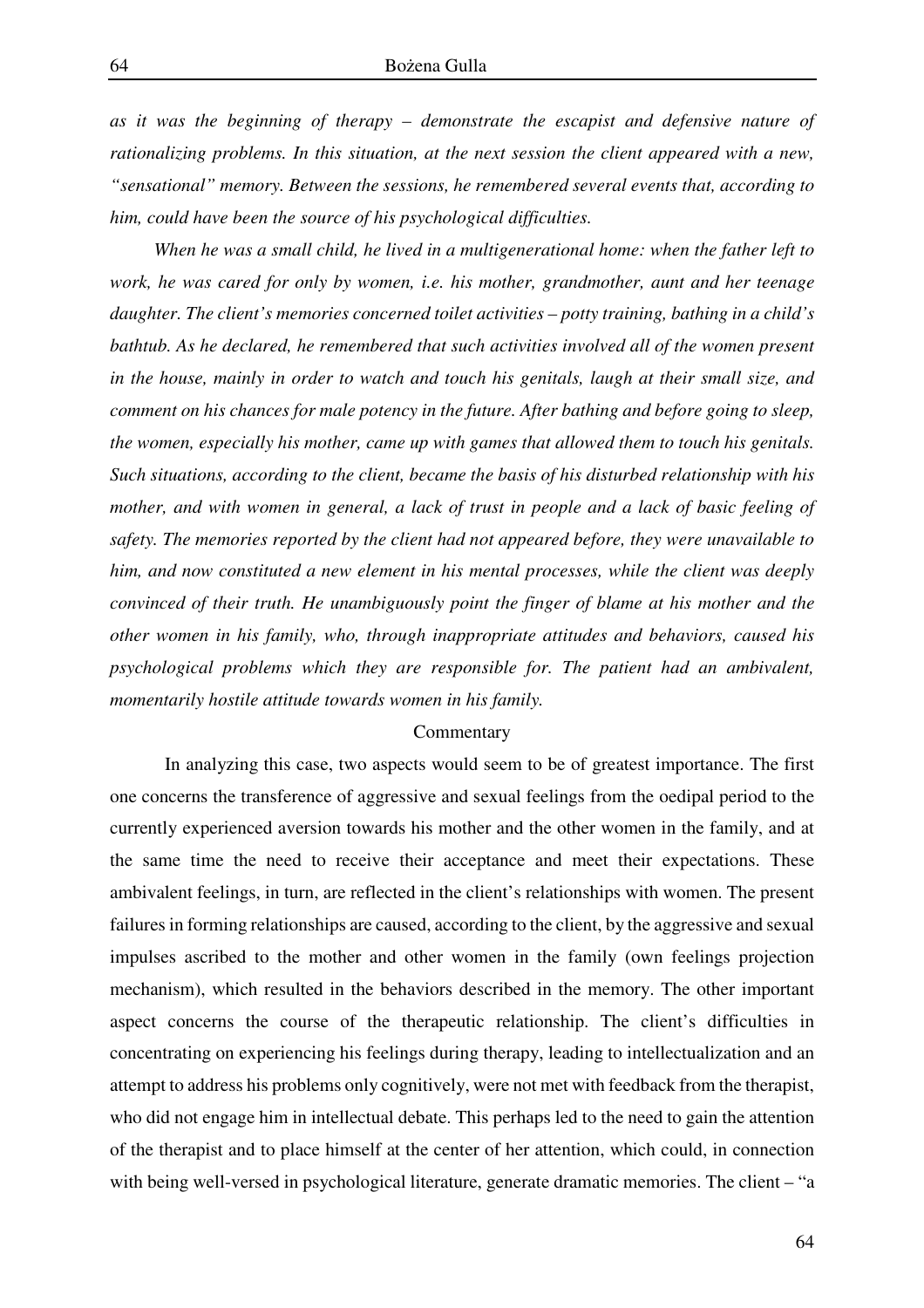giver" in relations with women – could also try to satisfy the psychologist (woman) with a childhood trauma which should be expected (in the client's view) in therapy. The therapist could also unleash ambivalent, transferential feelings similar to those experienced in the relationship with the client's mother, when erotic issues were connected to oedipal conflict. That could be the reason why stories about *"*bad*"* women and mothers emerged, indirectly accusing the therapist of having *"*bad*"* habits. The therapist working in a psychodynamic approach focused on the dynamics of a transference, which was triggered by the memory, aiming at gaining an insight into the complex feelings stemming from early childhood and at working them through.

### *Case 2.*

*The next client, a 65-year old woman diagnosed with organic affective disorder, maintained supportive contact with a psychologist, and the sessions were also dedicated to memory exercises and cognitive activation of the client. In conversations, the client with a tendency to ruminate constantly compared her situation to the life situations of her peer acquaintances, being convinced that the state of her health, her living conditions and financial conditions were considerably worse. With high emotional lability, she asked questions concerning the reasons why she was doing so poorly while others were doing well. She came to one of the sessions with information that the previous night she had seen a movie on television about girls molested by their fathers, and then she remembered that in her childhood she was likely molested as well. She said that the memory concerned a situation when she was several years old and she was lying in bed with the lights off, when the door was set ajar and, through the crack lit by the lamp in the other room, she saw her father looking in, his face contorted with anger. She also added that her father "definitely wanted to molest her, but couldn't, because mom was in the other room, so he was angry". She would not acknowledge any other interpretation of the situation. She stated that she would definitely be able to recall other such situations from her childhood. She decided that these memories explained her feelings of grievance, unsuccessful life and depression. She based this on information from television about how molested girls were unhappy women in their adulthood.* 

#### Commentary

In order to explain the phenomenon, it is necessary to consider – which is often stressed in works regarding FMS – the influence of sensationalist media reports on the spread of false memories. In the case of the client, the television program initiated a process of recalling similar experiences. The client's cognitive difficulties could have caused the television material to be experienced in a selective manner. The lack of explanation for the client's constant feelings of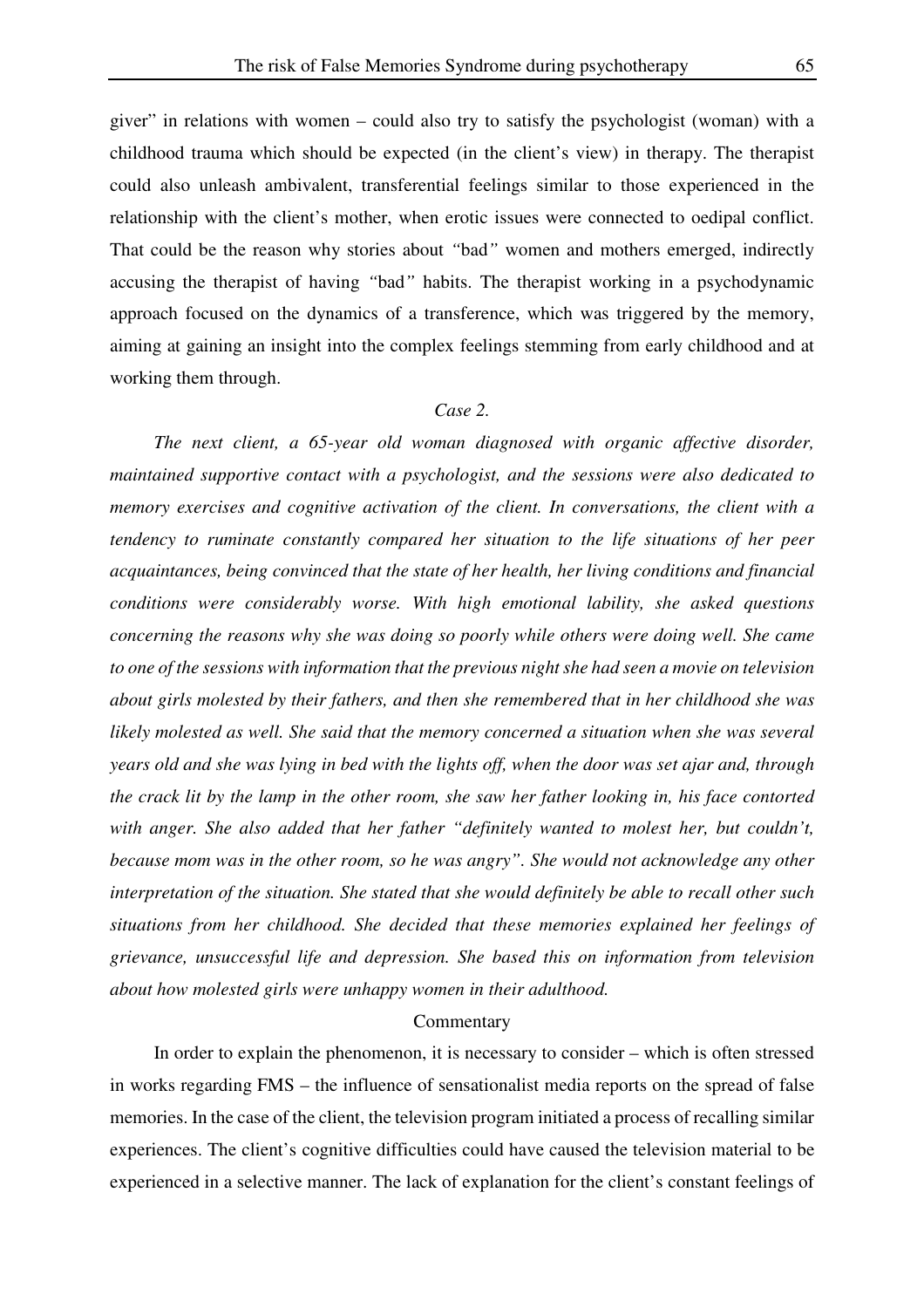unhappiness is also notable. Of course, the client received information about her diagnosis from the psychiatrist, but it was provided to her in an unsatisfactory and non-iatrogenic manner, which is of particular importance in the case of organically-based changes, as the real prognosis is not favorable. This led to the client's need to acquire some satisfactory, holistic explanation. This function could have been fulfilled by the memory of childhood trauma. The process of forming the memories is also interesting – essentially, the client did not recall memories of sexual abuse, but announced that she "would recall them", so strong was her conviction that the abuse must have taken place. She has also interpreted the elements that appeared in the memory in a way that was consistent with her convictions. It must be also said that the treatment (pharmacological treatment, psychological support, memory training) in affective disorders with organic basis could not have improved the client's mental condition fully.

#### *Case 3.*

*The next case of false memories was verified against real events. During a music therapy session, in which a 50-years old woman took part, an instruction was given to regress to one's first, earliest memories. The joyful character of the accompanying music implied a pleasant nature of the reminiscence. The person described recalled a memory from her family home from when she was a little child, lying in a child's bed and cheerfully babbling. The child was checked on regularly by her mother, who glancing at the child through an open door while ironing clothes in the kitchen. In the memory, the father also appeared. Returning from work, he entered the home, kissed the mother, washed his hands in the kitchen sink, and then with a smile he approached the child and leaned over her. The whole memory had an idyllic, joyous character, as well as being very realistic and believable. The person reliving the memory decided to ask her parents about it. It turned out that the layout of the apartment that appeared in the memory reflected the apartment of her grandmother, whom the family first visited with the child only when she was of school age, and which was totally different from the one they lived in when the child was younger. In turn, the child's bed, consisting in the memory of white wooden bars, was in reality built out of white wire mesh in that person's childhood, while the bed made of wooden bars in natural colors belonged to the daughter of the person experiencing the memory. Therefore, after verification, at least two of the elements of the memory turned out to be false.* 

### **Commentary**

It has been mentioned that memories with negative emotional tone are easier to recover [14, 15]. However in this case we can see the importance of the instruction that stirred a pleasant and cheerful memory. The verification of the memory by the person experiencing it indicates the presence of at least three psychological mechanisms – the first one concerns the influence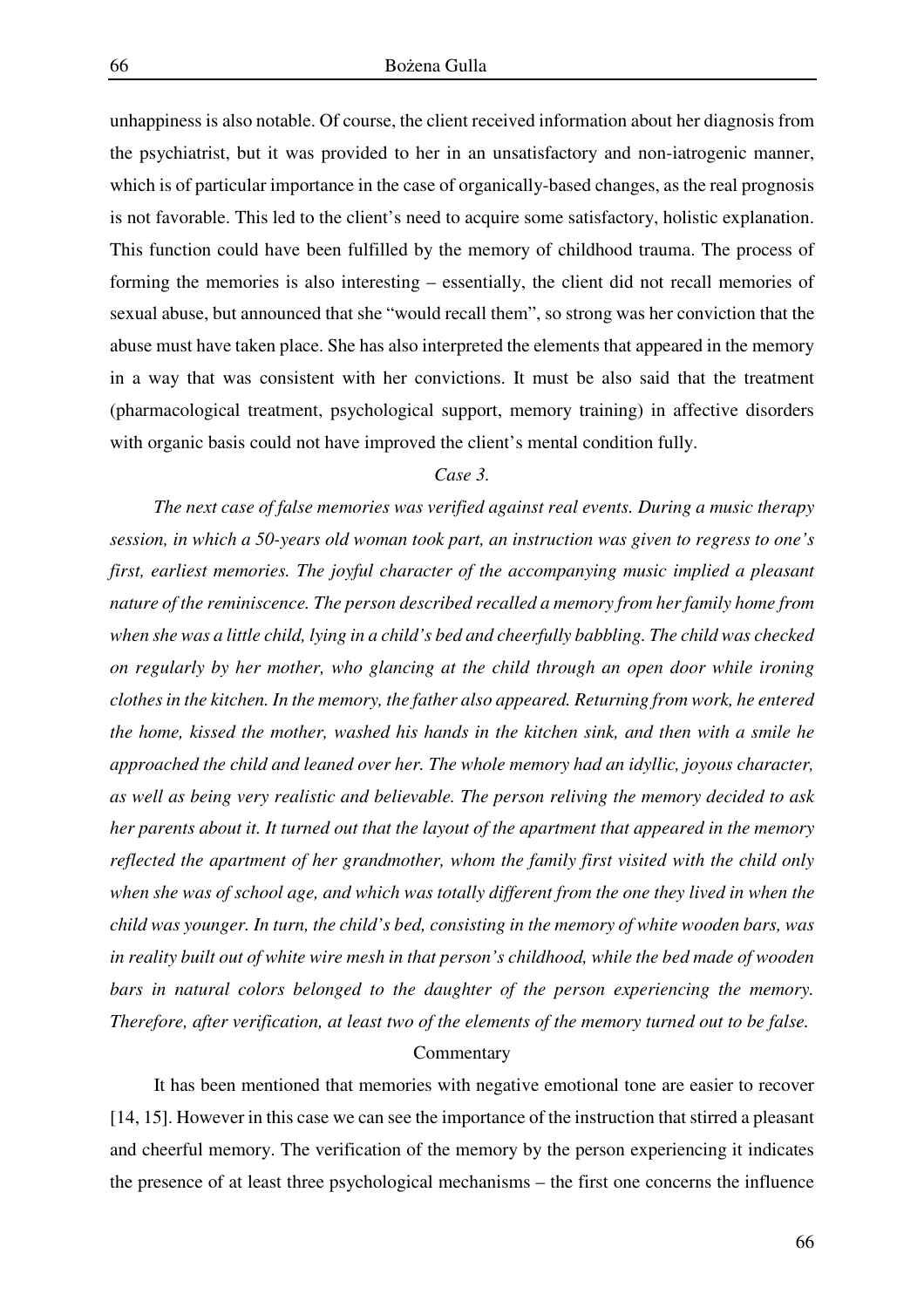of instruction and mood induced by joyful music, which can be considered the influence of the mechanism of suggestion. The second one is "erroneously linking bits" of real memories: connecting the memory of the faces of young parents with the layout of an apartment visited several years later, linking the elements comprising the child's bed (color, material). The third one is the fuzzy-trace theory. The person experiencing the memory could not have remembered the layout of the apartment from the time when she was around one and a half years old, nor the appearance of the bed from this period, as earliest memories are usually from a later age (minimum 2-3 years). This led to the supplementation of the "gist of things" (a baby in a bed in some apartment) with details closer in time (the layout of the grandmother's apartment, the color and construction of her daughter's bed). One can also see the influence of known cognitive schemas (the father is working, the mother is doing household chores and looking after the baby), as well as family stories (the mother talked about the trend of "hospital-style decor" for a child's room typical of when the person experiencing the memory was a baby – hence the white bed and the father washing his hands before leaning over the child), and even family photos (the faces of young parents).

# **Mechanisms associated with a psychotherapeutic process**

The above cases indicate that even when the therapist does not concentrate explicitly on the client's early childhood experiences, it is possible for false memories to emerge. Therefore it is necessary to take great care and prepare the therapist for the eventuality of inducing them. The therapist is not an investigator, who could – or should – verify an adult client's memories of childhood abuse. It is an entirely different situation from one in which current child abuse is suspected – when working with a child or an entire family – as then it is necessary to react in order to protect the child. However, in the case of false memories there is no present danger, and verifying events from even dozens of years in the past is not the therapist's duty.

It seems necessary, however, to analyze the significance of an emerging, traumatic memory in the context of a client's psychological problems and the current stage of psychotherapy. FMS can fulfill numerous functions, such as inducing interest and concentrating the therapist's attention on the client, meeting the expected needs of the therapist regarding the origin of the disorder, or generating an explanation for the client's own problems.

On the basis of the above analyzed cases it is difficult to decide, whether induced memories are retrieved thanks to psychotherapy from a massive suppression or if they are a result of distorted memory processes. It seems that both options are possible, as well as a simultaneous work of defense mechanisms and unconscious distorting of memories. It is easier to separate these processes in the laboratory (Loftus experiments), than in clinical studies.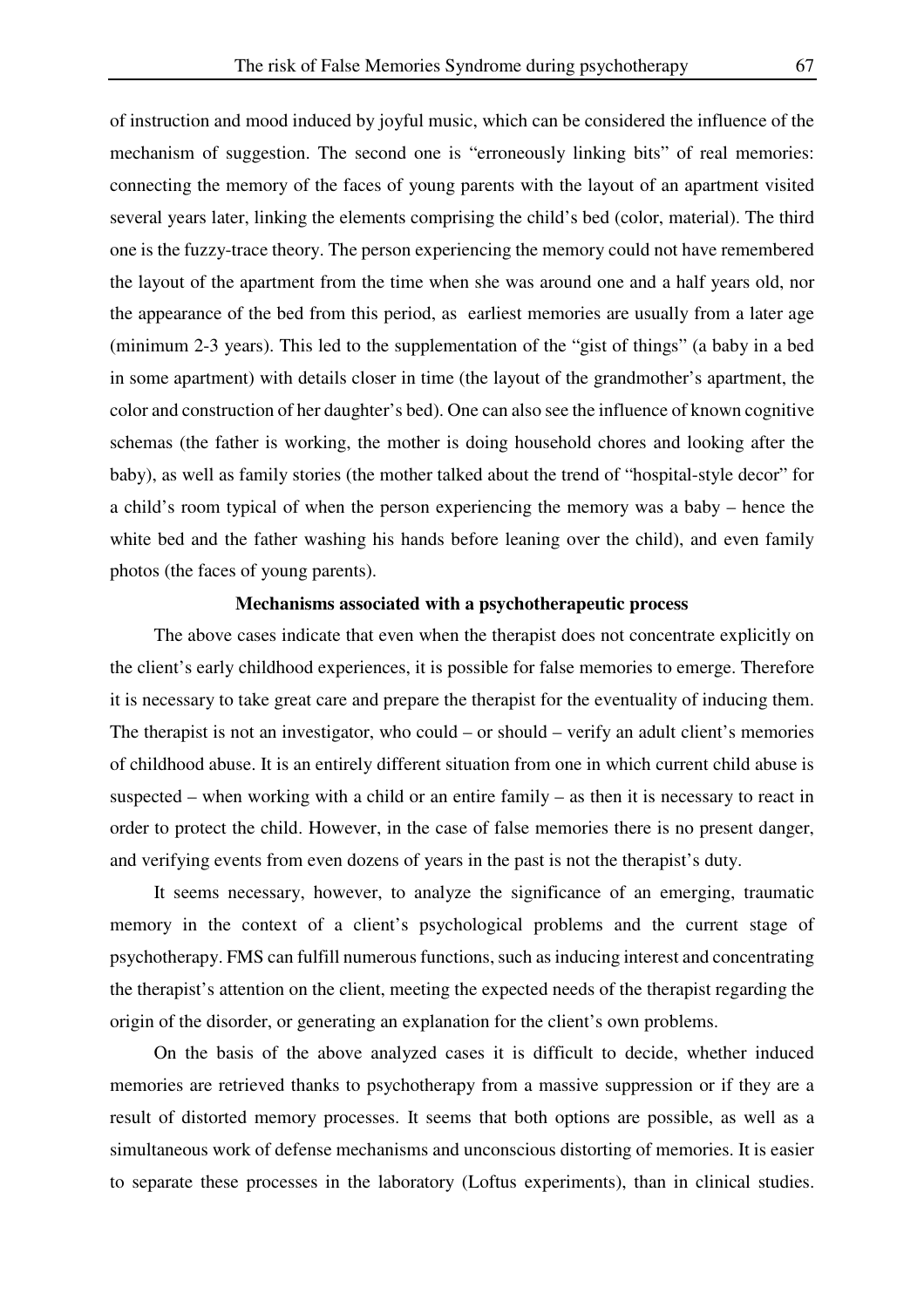Induced memories are always important for a person experiencing them, they constitute a subjective truth for him/her and express his/her painful emotions. They may be an attempt to adapt, since they help a client to explain his/her psychological problems and blame others for them. Thus, the psychotherapeutic work should be focused on the meaning of the memories, and not on their objective (historical) truth, because not only juridical consequences bring negative results, but also embedding beliefs in the harm suffered in the past may impair clients' development and well-being.

#### **Implications and conclusions**

Summing up, psychotherapy and other psychological intervention should be conducted in the awareness of the risk of emerging traumatic memories, whose historical truthfulness is uncertain and yet they may lead to lawsuit. In order to avoid the emergence of false memories, it is also worth avoiding or predicting the results of suggestive interactions, and to make use of them very carefully. Especially in the case of hypnosis one can suppose that the special relationship and strong concentration on the person of the hypnotizer can induce – in the case of revisiting the past – memories that are hard to verify, and which can have a major impact on the construction of the self-narrative and the client's own identity. However, prevention might not be successful, therefore the decision on how to react to possible false memories belongs to the psychotherapist. They may be a valuable material in the psychotherapeutic process, they may indicate many needs and unconscious mechanisms, but they may also, especially when they are drastic and lead to lawsuit, break families and hinder the improvement of client's psychological condition. However, because the subject is difficult and controversial, discussion and sharing of case study reports is important. Around the world there are instructions for psychologists that can diminish the risk of such memories appearing [24], which would be worth publicizing in Polish as well. These instructions tell the therapist to always treat clients with respect and to take their words seriously, but not to rush to conclusions regarding the historical truth of these memories and never to impose one's own interpretation of past events on a client. Furthermore, the psychologist's duty is to carefully consider steps – and their consequences – that the client might want to take concerning the emerging memories. Knowledge of mechanisms protecting from the influence of disinformation is also worthy of popularization.

A separate issue concerns court statements in cases of memories of abuse in childhood which were previously unavailable, emerged in the course of psychotherapy, and led to a court case. Answers to questions from judicial authorities requires expert knowledge of the psychological mechanisms involved in the emergence of false memories. Both psychologists